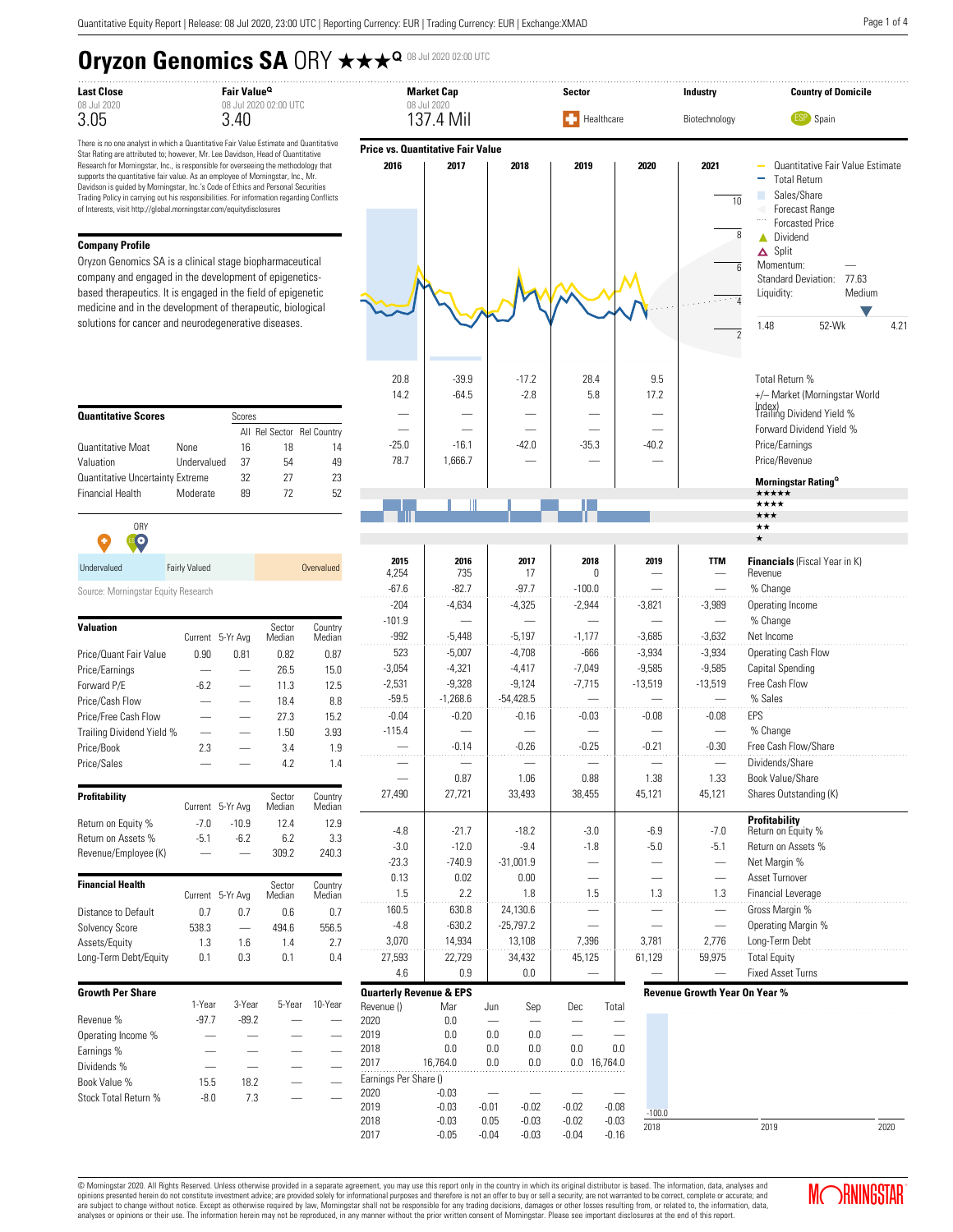## **Quantitative Equity Reports Overview**

The quantitative report on equities consists of data, statistics and quantitative equity ratings on equity securities. Morningstar, Inc.'s quantitative equity ratings are forward looking and are generated by a statistical model that is based on Morningstar Inc.'s analyst-driven equity ratings and quantitative statistics. Given the nature of the quantitative report and the quantitative ratings, there is no one analyst in which a given report is attributed to; however, Mr. Lee Davidson, Head of Quantitative Research for Morningstar, Inc., is responsible for overseeing the methodology that supports the quantitative equity ratings used in this report. As an employee of Morningstar, Inc., Mr. Davidson is guided by Morningstar, Inc.'s Code of Ethics and Personal Securities Trading Policy in carrying out his responsibilities.

### **Quantitative Equity Ratings**

Morningstar's quantitative equity ratings consist of: (i) Quantitative Fair Value Estimate, (ii) Quantitative Star Rating, (iii) Quantitative Uncertainty, (iv) Quantitative Economic Moat, and (v) Quantitative Financial Health (collectively the "Quantitative Ratings).

The Quantitative Ratings are calculated daily and derived from the analystdriven ratings of a company's peers as determined by statistical algorithms. Morningstar, Inc. ("Morningstar", "we", "our") calculates Quantitative Ratings for companies whether or not it already provides analyst ratings and qualitative coverage. In some cases, the Quantitative Ratings may differ from the analyst ratings because a company's analyst-driven ratings can significantly differ from other companies in its peer group.

i. **Quantitative Fair Value Estimate:** Intended to represent Morningstar's estimate of the per share dollar amount that a company's equity is worth today. Morningstar calculates the Quantitative Fair Value Estimate using a statistical model derived from the Fair Value Estimate Morningstar's equity analysts assign to companies. Please go to

http://global.morningstar.com/equitydisclosures for information about Fair Value Estimate Morningstar's equity analysts assign to companies.

ii. **Quantitative Economic Moat:** Intended to describe the strength of a firm's competitive position. It is calculated using an algorithm designed to predict the Economic Moat rating a Morningstar analyst would assign to the stock. The rating is expressed as Narrow, Wide, or None.

**Narrow** – assigned when the probability of a stock receiving a "Wide Moat" rating by an analyst is greater than 70% but less than 99%.

**Wide** – assigned when the probability of a stock receiving a "Wide Moat" rating by an analyst is greater than 99%.

**None** – assigned when the probability of an analyst receiving a "Wide Moat" rating by an analyst is less than 70%.

iii. **Quantitative Star Rating:** Intended to be the summary rating based on the combination of our Quantitative Fair Value Estimate, current market price, and the Quantitative Uncertainty Rating. The rating is expressed as One-Star, Two-Star, Three-Star, Four-Star, and Five-Star.

**One-Star** – the stock is overvalued with a reasonable margin of safety. Log (Quant FVE/Price) < -1\*Quantitative Uncertainty

**Two-Star** - the stock is somewhat overvalued.

Log (Quant FVE/Price) between (-1\*Quantitative Uncertainty, -0.5\*Quantitative Uncertainty)

**Three-Star** – the stock is approximately fairly valued.

Log (Quant FVE/Price) between (-0.5\*Quantitative Uncertainty, 0.5\*Quantitative Uncertainty)

**Four-Star** – the stock is somewhat undervalued.

Log (Quant FVE/Price) between (0.5\*Quantitative Uncertainty, 1\*Quantitative Uncertainty)

**Five-Star** – the stock is undervalued with a reasonable margin of safety. Log (Quant FVE/Price) > 1\*Quantitative Uncertainty

iv. **Quantitative Uncertainty:** Intended to represent Morningstar's level of uncertainty about the accuracy of the Quantitative Fair Value Estimate. Generally, the lower the Quantitative Uncertainty, the narrower the potential range of outcomes for that particular company. The rating is expressed as Low, Medium, High, Very High, and Extreme.

**Low** – the interquartile range for possible fair values is less than 10% **Medium** – the interquartile range for possible fair values is less than 15% but greater than 10%

**High** – the interquartile range for possible fair values is less than 35% but greater than 15%

**Very High** – the interquartile range for possible fair values is less than 80% but greater than 35%

**Extreme** – the interquartile range for possible fair values is greater than 80%

v. **Quantitative Financial Health:** Intended to reflect the probability that a firm will face financial distress in the near future. The calculation uses a predictive model designed to anticipate when a company may default on its financial obligations. The rating is expressed as Weak, Moderate, and Strong.

**Weak** – assigned when Quantitative Financial Health < 0.2

**Moderate** – assigned when Quantitative Financial Health is between 0.2 and 0.7

**Strong** – assigned when Quantitative Financial Health > 0.7

### **Other Definitions**

i. **Last Close** – Price of the stock as of the close of the market of the last trading day before date of the report.

ii. **Quantitative Valuation**– Using the below terms, intended to denote the relationship between the security's **Last Price** and Morningstar's quantitative fair value estimate for that security.

**Undervalued – Last Price** is below Morningstar's quantitative fair value estimate.

**Farily Valued – Last Price** is in line with Morningstar's quantitative fair value estimate.

**Overvalued – Last Price** is above Morningstar's quantitative fair value estimate.

This Report **has not been made available** to the issuer of the security prior to publication.

### **Risk Warning**

Please note that investments in securities are subject to market and other risks and there is no assurance or guarantee that the intended investment objectives will be achieved. Past performance of a security may or may not be sustained in future and is no indication of future performance. A security investment return and an investor's principal value will fluctuate so that, when redeemed, an investor's shares may be worth more or less than their original cost. A security's current investment performance may be lower or higher than the investment performance noted within the report.

The quantitative equity ratings are not statements of fact. Morningstar does not guarantee the completeness or accuracy of the assumptions or models used in determining the quantitative equity ratings. In addition, there is the risk that the price target will not be met due to such things as unforeseen changes in demand for the company's products, changes in management, technology, economic development, interest rate development, operating and/or material costs, competitive pressure, supervisory law, exchange rate, and tax rate. For

© Morningstar 2020. All Rights Reserved. Unless otherwise provided in a separate agreement, you may use this report only in the country in which its original distributor is based. The information, data, analyses and<br>opinio are subject to change without notice. Except as otherwise required by law, Morningstar shall not be responsible for any trading decisions, damages or other losses resulting from, or related to, the information, data,<br>analy

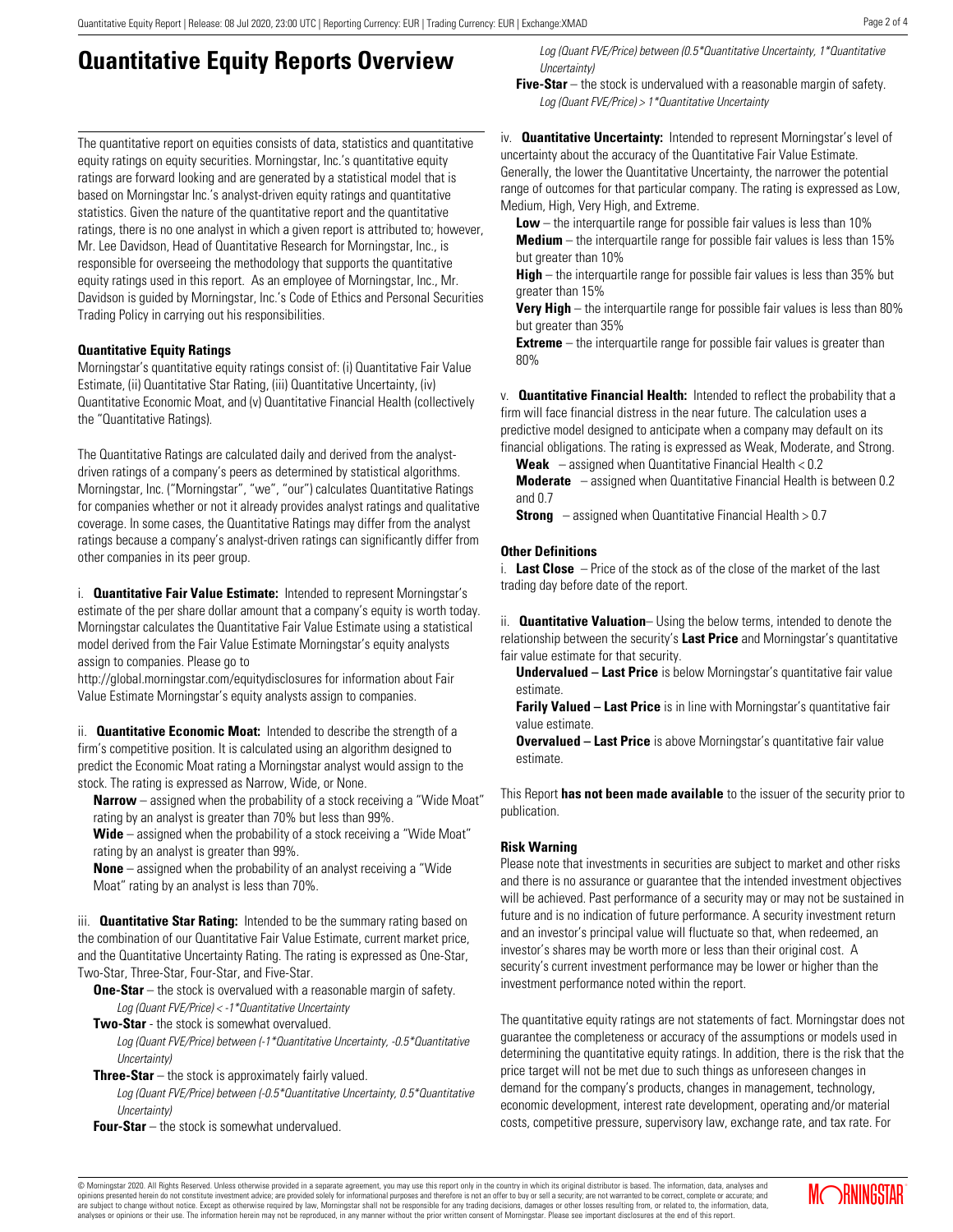investments in foreign markets there are further risks, generally based on exchange rate changes or changes in political and social conditions. A change in the fundamental factors underlying the quantitative equity ratings can mean that the valuation is subsequently no longer accurate.

For more information about Morningstar's quantitative methodology, please visit www.corporate.morningstar.com.

### **General Disclosure**

The Quantitative Equity Report ("Report") is derived from data, statistics and information within Morningstar, Inc.'s database as of the date of the Report and is subject to change without notice. The Report is for informational purposes only, intended for financial professionals and/or sophisticated investors ("Users") and should not be the sole piece of information used by such Users or their clients in making an investment decision. While Morningstar has obtained data, statistics and information from sources it believes to be reliable, Morningstar does not perform an audit or seeks independent verification of any of the data, statistics, and information it receives.

The quantitative equity ratings noted in the Report are provided in good faith, are as of the date of the Report and are subject to change. The quantitative equity ratings are not a market call, and do not replace the User or User's clients from conducting their own due-diligence on the security. The quantitative equity rating is not a suitability assessment; such assessments take into account many factors including a person's investment objective, personal and financial situation, and risk tolerance all of which are factors the quantitative equity rating statistical model does not and did not consider.

Prices noted with the Report are the closing prices on the last stock-market trading day before the publication date stated, unless another point in time is explicitly stated.

Unless otherwise provided in a separate agreement, recipients accessing this report may only use it in the country in which the Morningstar distributor is based. Unless stated otherwise, the original distributor of the report is Morningstar Inc., a U.S.A. domiciled financial institution.

This report was created with no regard to investment objectives, financial situation or particular needs of any specific User or User's clients. Therefore, investments discussed and recommendations made herein may not be suitable for all investors: recipients of this report must exercise their own independent judgment as to the suitability of such investments and recommendations in the light of their own investment objectives, experience, taxation status and financial position.

The information, data and statistics presented herein are not warranted to be accurate, correct, complete or timely. Unless otherwise provided in a separate agreement, Morningstar makes no representation that the report contents meet all of the presentation and/or disclosure standards applicable in the jurisdiction the recipient is located.

Except as otherwise required by law or provided for in a separate agreement, Morningstar and its officers, directors and employees shall not be responsible or liable for any trading decisions, damages or other losses resulting from, or related to, the information, data, analyses or opinions within the report. Morningstar encourages recipients of this report to read all relevant issue documents (e.g., prospectus) pertaining to the security concerned, including without limitation, information relevant to its investment objectives, risks, and costs before making an investment decision and when deemed necessary, to

seek the advice of a legal, tax, and/or accounting professional.

The Report and its contents are not directed to, or intended for distribution to or use by, any person or entity who is a citizen or resident of or located in any locality, state, country or other jurisdiction where such distribution, publication, availability or use would be contrary to law or regulation or which would subject Morningstar or its affiliates to any registration or licensing requirements in such jurisdiction.

Where this report is made available in a language other than English and in the case of inconsistencies between the English and translated versions of the report, the English version will control and supersede any ambiguities associated with any part or section of a report that has been issued in a foreign language. Neither the analyst, Morningstar, or Morningstar affiliates guarantee the accuracy of the translations.

This report may be distributed in certain localities, countries and/or jurisdictions ("Territories") by independent third parties or independent intermediaries and/or distributors ("Distributors"). Such Distributors are not acting as agents or representatives of the analyst or Morningstar. In Territories where a Distributor distributes our report, the Distributor, and not the analyst or Morningstar, is solely responsible for complying with all applicable regulations, laws, rules, circulars, codes and guidelines established by local and/or regional regulatory bodies, including laws in connection with the distribution third-party research reports.

### **Conflicts of Interest:**

Morningstar, Inc. may hold a long position in the security subject of this investment research report that exceeds 0.5% of the total issued share capital of the security. To determine if such is the case, please click http://msi.morningstar.com and http://mdi.morningstar.com.

The Head of Quantitative Research compensation is derived from Morningstar's overall earnings and consists of salary, bonus and restricted stock units of Morningstar, Inc.

Morningstar does not receive commissions for providing research and does not charge companies to be rated.

Morningstar is not a market maker or a liquidity provider of the security noted within this report.

Morningstar has not been a lead manager or co-lead manager over the previous 12-months of any publicly disclosed offer of financial instruments of the issuer.

Morningstar affiliates (i.e., its investment management group) have arrangements with financial institutions to provide portfolio management/investment advice some of which an analyst may issue investment research reports on. However, the Head of Quantitative Research does not have authority over Morningstar's investment management group's business arrangements nor allow employees from the investment management group to participate or influence the analysis or opinion prepared by them.

Morningstar, Inc. is a publically traded company (Ticker Symbol: MORN) and thus a financial institution the security of which is the subject of this report may own more than 5% of Morningstar, Inc.'s total outstanding shares. Please access Morningstar, Inc.'s proxy statement, "Security Ownership of Certain Beneficial Owners and Management" section

http://investorrelations.morningstar.com/sec.cfm?doctype=Proxy&year=&x=12&  $y=10$ 

Morningstar may provide the product issuer or its related entities with services or products for a fee and on an arms' length basis including software products

© Morningstar 2020. All Rights Reserved. Unless otherwise provided in a separate agreement, you may use this report only in the country in which its original distributor is based. The information, data, analyses and<br>opinio are subject to change without notice. Except as otherwise required by law, Morningstar shall not be responsible for any trading decisions, damages or other losses resulting from, or related to, the information, data,<br>analy